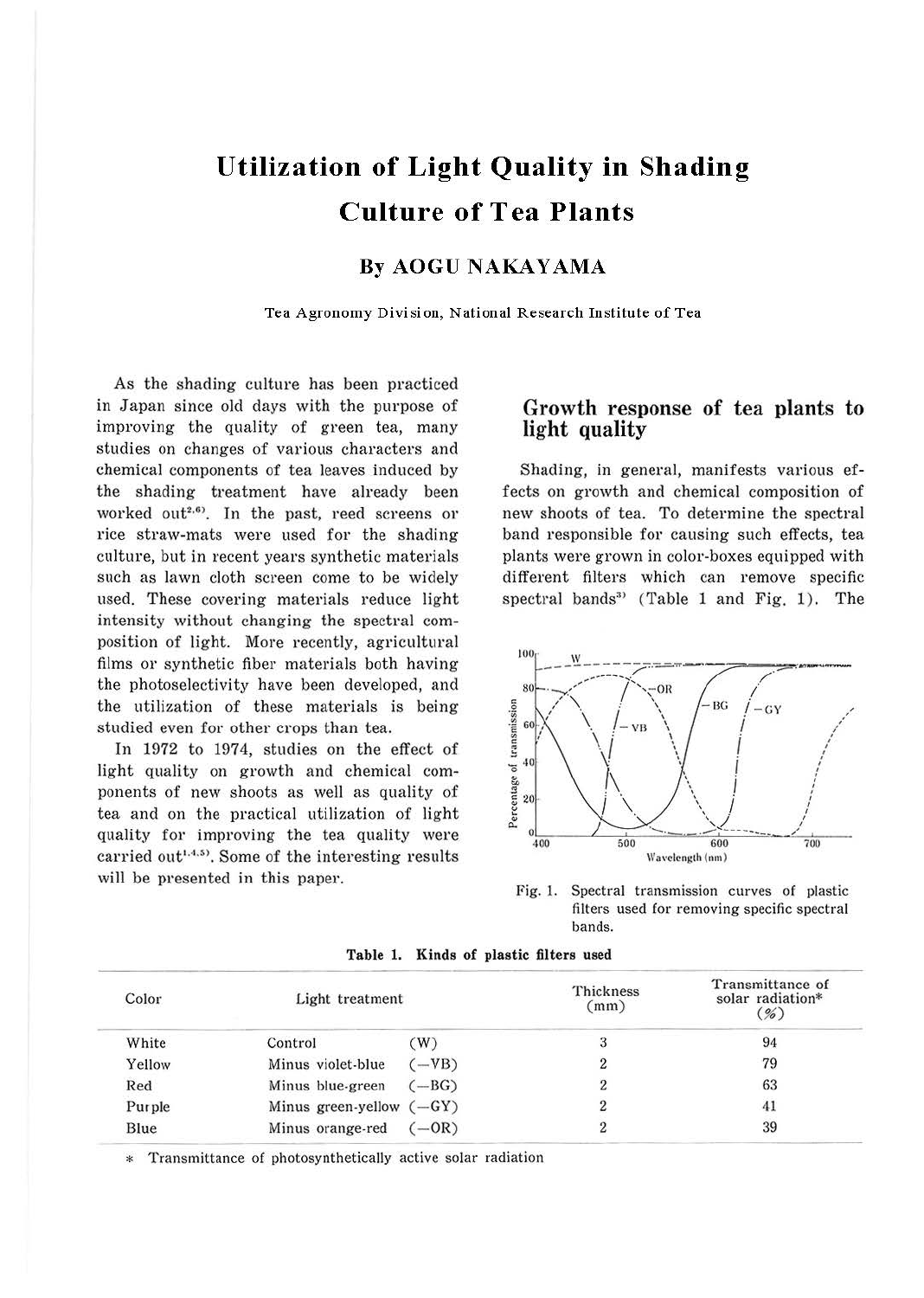|                                     | Light treatment   |                   |                   |                   |
|-------------------------------------|-------------------|-------------------|-------------------|-------------------|
|                                     | W                 | $-VB$             | $-GY$             | $-OR$             |
| Length of new shoot $(cm)$          | 10.5 <sup>b</sup> | 14.2 <sup>a</sup> | 10.0 <sub>b</sub> | 10.9 <sub>b</sub> |
| Number of leaves with new shoot     | 5.2               | 5.4               | 5.1               | 4.7               |
| Fresh weight of new shoot (g/shoot) | 0.77 <sup>b</sup> | 1.03 <sup>a</sup> | 0.71 <sup>b</sup> | 0.58 <sup>c</sup> |
| Leaf area $(cm^2/leaf)*$            | 14.2 <sup>b</sup> | 16.5 <sup>a</sup> | 11.5 <sup>c</sup> | 13.8 <sup>b</sup> |
| Thickness of leaf (mm)*             | 0.229             | 0.219             | 0.238             | 0.223             |

**Table** 2. **Effect of the removal of specific spectral bands from natural light on the growth of new shoots** 

Note: The values with a, b, c in the table show significant differences from one another at 5% level. \* Measurement was made of the 3rd leaf, counted from the base of shoot.

neutral film was used to make the light intensity in each box as equal. The color-box used in the field was 1 m long, 0.5 m wide, and 1 m high and was equipped with a small fan on its side-wall to blow air into the box for preventing the temperature rise. In addition, small color-boxes were used in growth cabinets to examine the growth response under artificial illumination.

## *1) Growth resvonse of new shoots*

Tea plants heavily pruned in the spring were covered by color-boxes and sprouting and growth of new shoots were examined. In this experiment, photosynthetically active irradiation was adjusted to be at 40% of natural light. Growth of new shoots after the newly sprouted shoots were skiffed in August is shown in Table 2. In the  $-\text{VB}$  plot, length and weight of new shoots and leaf size were found greater than those in other plots, particularly the leaves in the  $-\text{VB}$  plot curved outwards apparently with increased wrinkles and luster and decreased leaf thickness. In general, these changes are induced by so-called shading treatment which does not change the spectral composition of light as in the case of W plot. However, these changes were enhanced by the removal of the violet and blue band from the visible radiation.

Tea plants at the time of first flushing in the spring were also covered by color-boxes described above, and growth process of new shoots was examined. New shoots were slightly longer in the  $-VB$  plot, and tended to be





of shoot.

shorter in the  $-BG$  and  $-OR$  plots than in the W plot. In the -VB plot, the leaf area increase continued for a longer period than in other plots (Fig. 2). The -BG plot also showed a tendency of large leaves, while the leaf area increase ceased relatively soon in the  $-OR$ plot.

On the other hand, plants grown under the blue, yellow, red, or white inflorescent lamps in growth cabinets showed that the leaf area increase continued for a longer period under the yellow and red light, but the leaves were thinner with less number of stomata per unit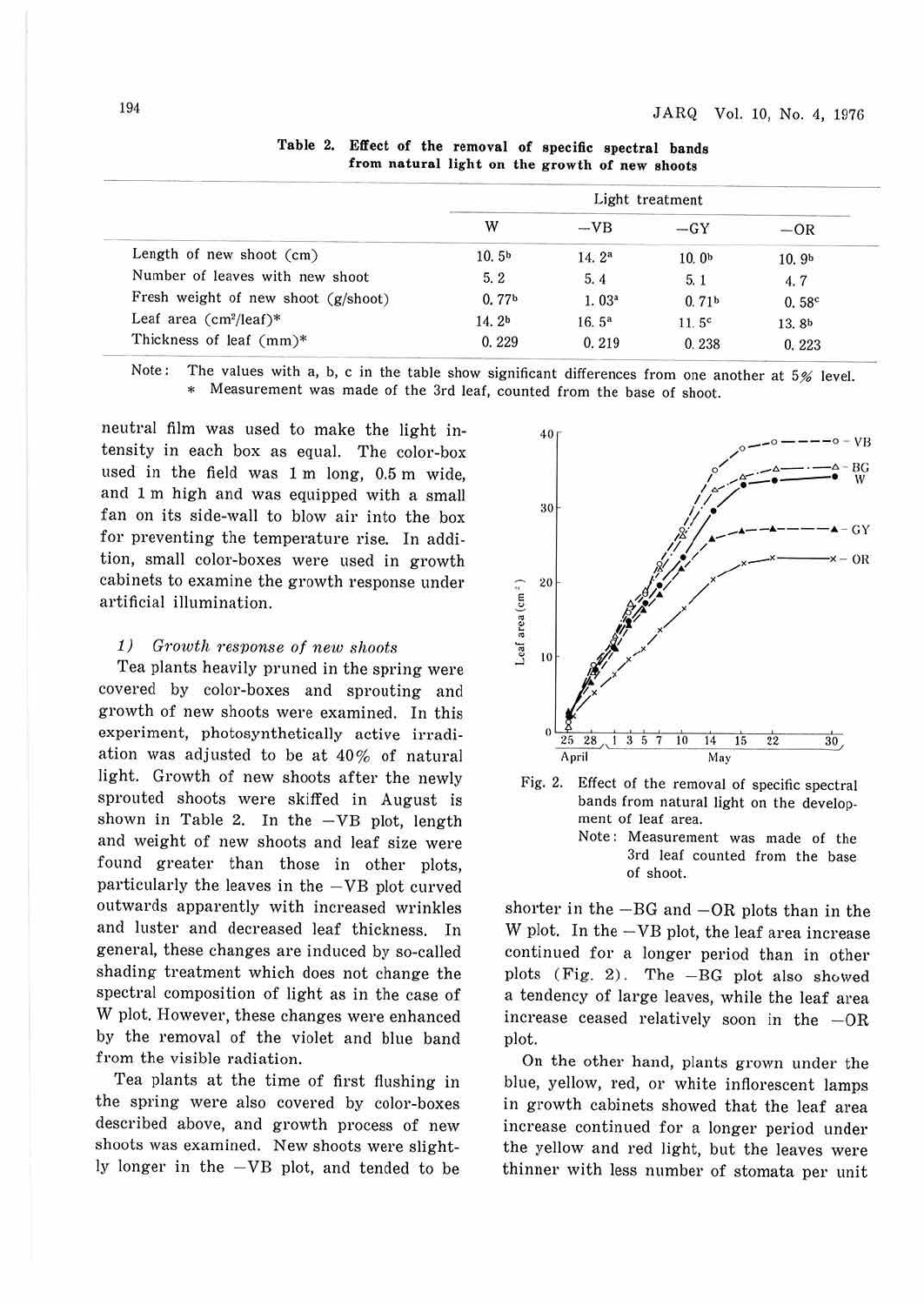

Fig. 3. Effect of the removal of specific spectral bands from natural light on the water contents of new leaves. Counted from the base of shoot

leaf area than under other light. This result is consistent with the results obtained from the - VB plot above. Thus, it can be considered that yellow and red light are closely related to the leaf area expansion.

### $2)$  Effects on chemical components of new shoots

Water content of new shoots grown in colorboxes was measured at each leaf position (Fig. 3). Although water content generally decreased with the maturing of leaves, the water content in the  $-\text{VB}$  plot was higher at each leaf position than other plots. The same tendency was observed in other experiments. Total nitrogen and tannin contents also decreased with the maturing of leaves as in the case of water content, but there were some variations according to leaf position. With the third leaf, the  $-\text{VB}$  plot showed a slightly higher content of total nitrogen and a lower content of tannin than the W plot. However, a higher water content of leaves and a longer duration of leaf area expansion in the  $-\text{VB}$ plot indicate a retarded leaf maturation, a

significant phenomenon from the viewpoint of quality improvement of green tea.

#### *.'J)* Effects on photosynthesis of leaves

Photosynthetic rate of leaves grown in the natural light was measured under blue, green or orange light. As the light intensity used was below the light-saturation point, the photosynthetic rate increased with an increase of the irradiance. When compared at the same light intensity, the rate was in the order of orange, green and blue light.

Next, the photosynthesis of leaves grown in color-boxes was measured under the white light or the light in which the leaves had grown. Leaves grown in the  $-\text{VB}$  light gave similar photosynthetic rate as leaves grown in the white light when measured under the white light or the - VB light. But the rate decreased markedly when measured under the  $-OR$  light. Leaves grown in the  $-OR$  light gave always very low rate under any light at the time of measurement.

## **Practical application of light quality**

Based on the above results, practical application of light quality was studied by using various photoselective covering materials.

1) Utilization of photoselective films for the forcing culture

As the forcing culture using films is being practiced in some warm areas of Japan, several studies were undertaken to utilize photoselective films for that culture. Yellow film having the above-mentioned  $-\text{VB}$  property and neutral film of the W property, having the same degree of transmittance as the yellow film were used to cover tea field. The yellow film gave higher yield of first plucking and better green tea quality than the neutral film. The use of both films in combination caused a further reduction in light intensity and much better quality of tea. As compared to aventurine films now being popularly used, the yellow film gave slightly lower yields but apparently